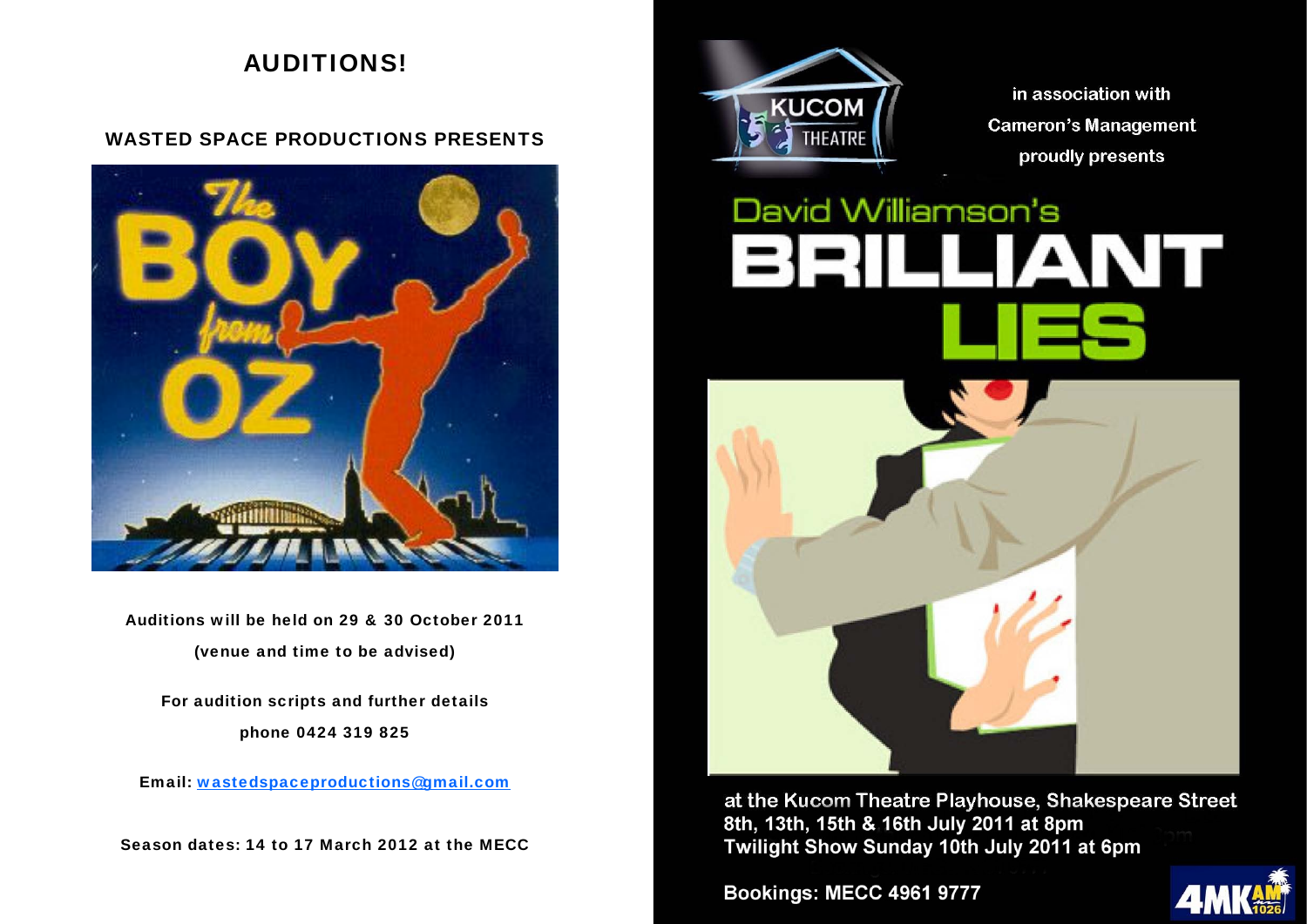# **BRILLIANT LIES**



#### **JIM KELLY**

Welcome to *Brilliant Lies* by David Williamson. This is a sad time as this will the last production for me in this wonderful old Queenslander we have called home for many years. However, a highlight from this production is that I finally get to work on stage with my daughter, Sheryn. I have had a great cast to work with, some new and some 'old' (i.e. familiar to Kucom audiences). I would like to say a big thank you to everyone who has helped and made my life easy throughout this

**MESSAGE FROM THE DIRECTOR** 

production (in particular Bronwyn Grannall who directed the 3 scenes I am in) and I hope you all as an audience will enjoy the show and tell all your friends to come and see it. And as for next year please continue to support us as we look for a new home. I want to see you all back wherever we will be performing. And to all of you have a BEAUTIFUL daughter or daughters, that you love more than you can describe, remember that they will hold your hand for a little while, but will hold your heart for a lifetime.

#### **PLEASE NOTE**

*This play contains strong language, explicit sexual references and adult themes, and is not recommended for young audiences* 

# **THE PLAYWRIGHT**



#### **DAVID WILLIAMSON**

One of Australia's best-known playwrights, David Williamson became involved in theatre as an actor and writer of skits for the Engineers' Revue at Melbourne University, where he was studying mechanical engineering. In 1968 he began writing and performing plays with La Mama Theatre Company in Melbourne. He has written more than 36 plays and collaborated in numerous film and

television productions. Major works include *The Removalists, The Club*, *The Department*, *Travelling North*, *The Perfectionist*, *Money and Friends*  and *Emerald City*. In *Brilliant Lies*, Williamson turns his penetrating eye and sharply focused wit to issues of political correctness and sexual harassment. The play was made into a popular film in 1996, starring Anthony La Paglia, Gia Carides, Zoe Carides and Ray Barrett.

# **WHAT'S NEXT AT KUCOM?**

#### **November/December -**

### **our final production in the old Kucom Playhouse**

*Night Watch,* a thriller by Louise Fletcher directed by Heather MacTavish Season commences Friday 25 November 2011 Auditions: Sunday 11 September at 2pm

BOOKINGS: MECC 4961 9700 or book online through the Kucom website www.kucom.org.au/bookings



# **KUCOM COMMITTEE 2011**

**President** Sue Stock **Vice President** Jim Kelly

**Secretary** Sheryn Dempster **Treasurer** Maureen Coleman **Committee** Joe Clutterbuck Colin Hoy Donna Kellion Heather MacTavish Bella Raymond Kath Ward **Email:** admin@kucom.org.au **Ph:** 0408 980 022 **Website:** www.kucom.org.au



Kucom Theatre is proud to be associated as a Business Partner with 4MK-1026AM, Mackay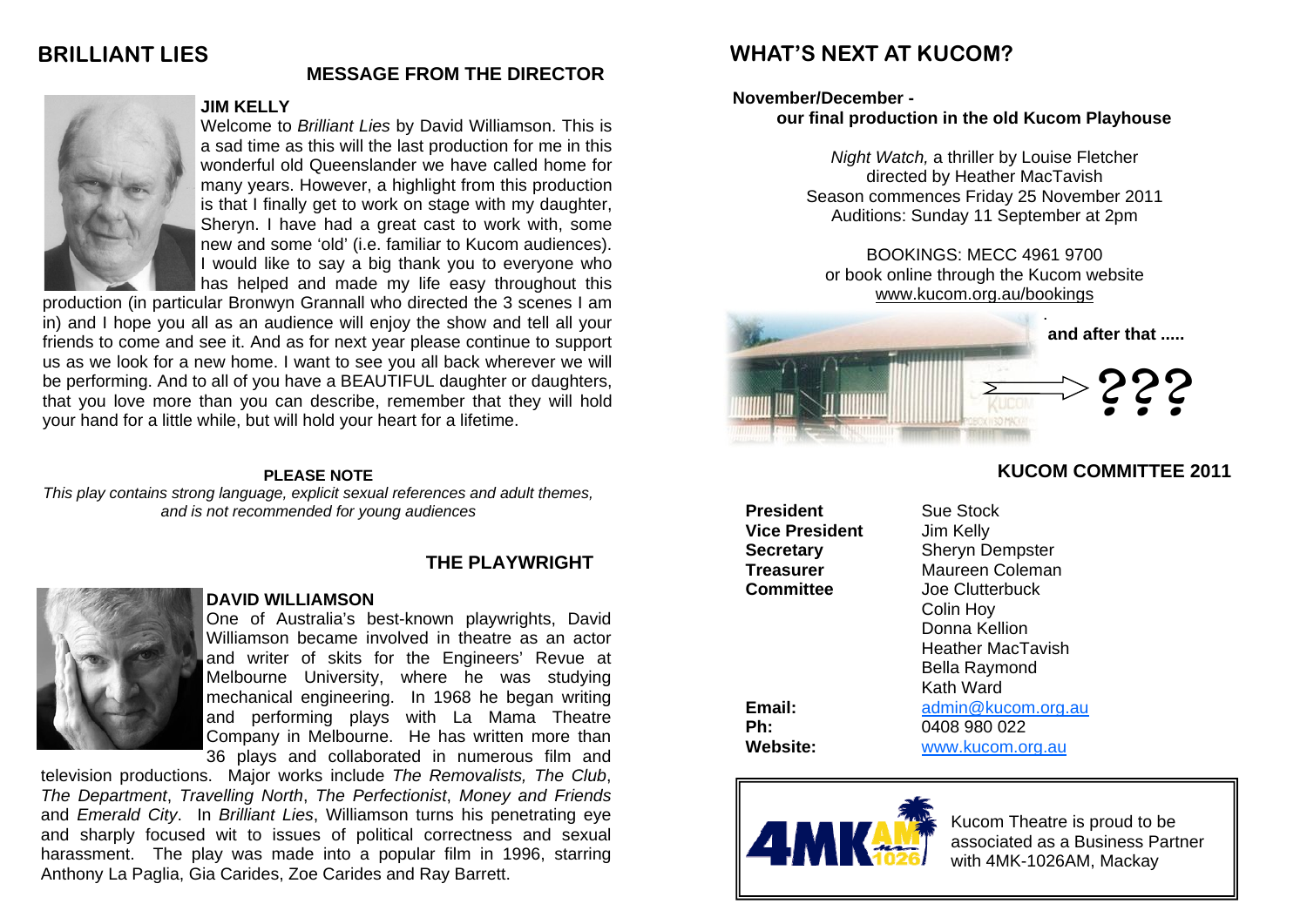# **BRILLIANT LIES**

# **BRILLIANT LIES**

**THE CAST** 

#### **SPONSORS**

Kucom Theatre gratefully acknowledges the assistance and support of:



# Your one stop SIGN

Fax. 4953 4977 48 Gregory St. Mackey admin@stickersandsigns.com.au www.stickersandsigns.com.au

*EQUIPMEN*. Bia enouah to trust ... nall enough to care *Connors Rd, Paget 4952 2455* 

Mackaus

**Taffy's Typing Service** 

**the affordable alternative** 

**0419 756 840 taffy@matilda.net.au www.taffystying.com.au** 



# **Quality Indoor Plant Hire**

create image, atmosphere & environment

Nong or short term hire

*<u>Arequiar maintenance</u>* 

simprove air quality & staff wellbeing

P: 4954 0765 M: 0408 187 565 www.evergreeninteriors.com.au Real plants for real people. *In order of appearance:* 

**Vince Williams** John Atkinson **Gary Fitzgerald** Bill Wall **Paul Connor Carlos Lemura Brian Connor Jim Kelly** 

**Marion Lee Bronwyn Grannall Suzy Connor** Alexandria Holyman **Katy Connor** Sheryn Dempster

*The play is set in the offices of LifeChoice Options, an office gymnasium, and Susy and Katy's home* 

*There will be a 20-minute interval between Act I and Act II. The bar will be open and drinks are permitted into the theatre* 

*We respectfully request that patrons observe our Liquor Licensing requirements as displayed in the foyer* 

# **THE PRODUCTION CREW**

**Director Jim Kelly Stage Manager**  Bella Raymond **Sound and Lighting <b>Connor** Bashford **Media Liaison Bronwyn Grannall Front of House Sue Stock** 

**Program**  Taffy's Typing Service